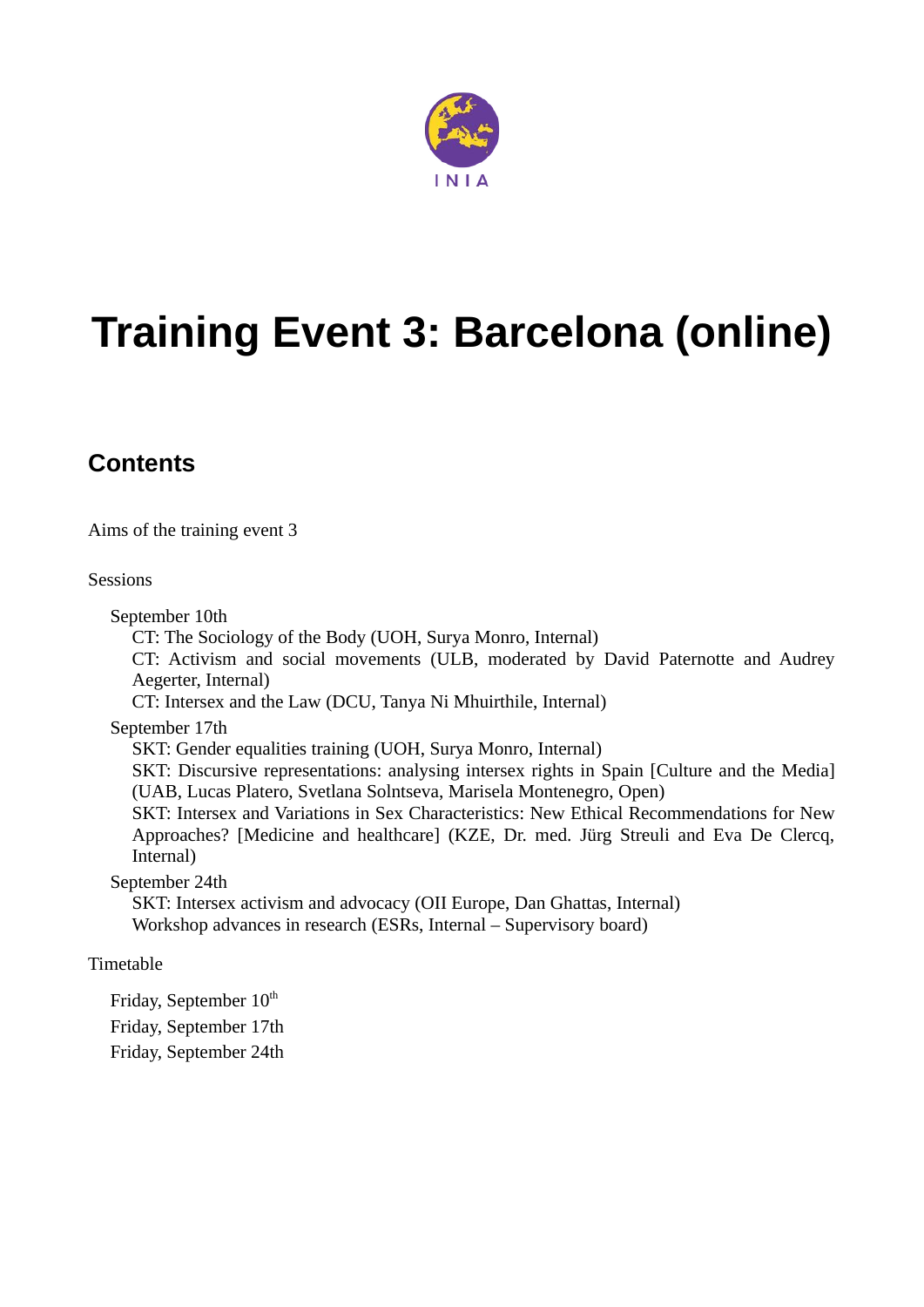# <span id="page-1-0"></span>**Aims of the training event 3**

INIA training objectives are:

- TO1: Train a cohort of experts in the area of intersex and develop original sector-specific and intersectoral competencies.
- TO2: Develop researcher capacities in research methods with intersex people and their families and with stakeholders.
- TO3: Establish a collaborative network of highly skilled researchers and national/international stakeholders.

As established in the Grant Agreement, and regarding the structure of the training, INIA provides, among others, experience in practical training and formal scientific training and capacity building. ESRs are encouraged to gain experience in teaching and lecturing at universities, and to participate in departmental committees and events, to maximize their employability. To deepen this structural objective, and as previous training events have already offered theoretical, methodological and ethical perspectives to ESRs, this third event promotes collaborative work between ESRs and supervisors and encourages ESRs to take an active role in the formation activities. For this reason, and for those interested, the training sessions will be jointly organized and delivered between the ESR and the supervisor(s). If requested, some training sessions will be disseminated as to have a wider audience (internal / open sessions). Finally, there is a final session where ESRs shortly highlight their research advances.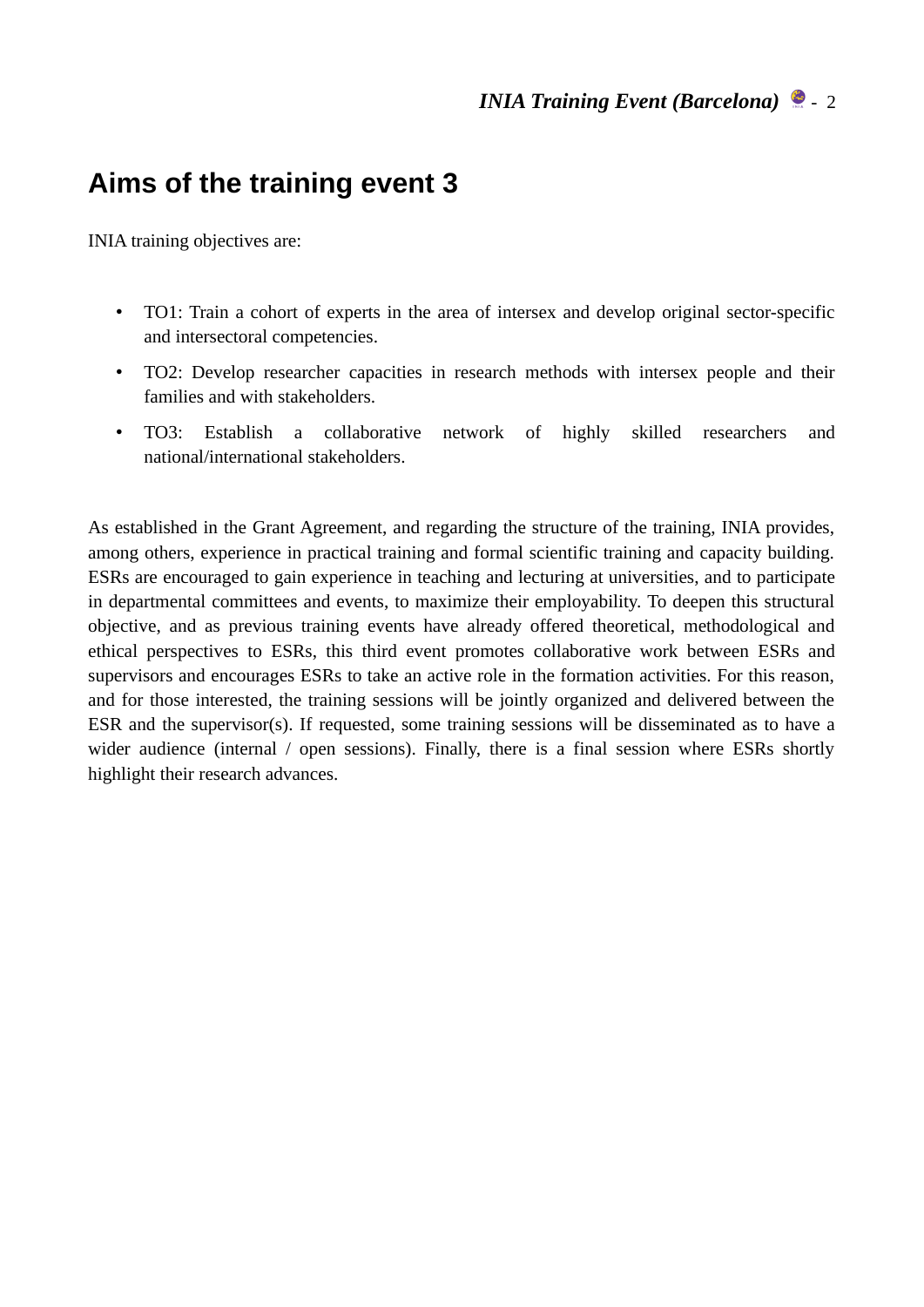## <span id="page-2-0"></span>**Sessions**

#### **September 10th**

#### CT: The Sociology of the Body (UOH, Surya Monro, Internal)

This session will contain a 30 minute lecture outlining some key aspects of the sociology of the body including insights drawn from interactionism, poststructuralism, critical intersex studies, and critical disability studies. We will then discuss issues around embodiment for 30 minutes, drawing on our own research and related knowledge.

#### CT: Activism and social movements (ULB, moderated by David Paternotte and Audrey Aegerter, Internal)

This session provides a context for discussing the conceptual and political implications of two articles from these publications. The articles will be provided beforehand.

- Brown, Phil, Stephen Zavestoski, Sabrina McCormick, Brian Mayer, Rachel Morello-Frosch, i Rebecca Gasior Altman. 2004. «Embodied Health Movements: New Approaches to Social Movements in Health». *Sociology of Health & Illness* 26 (1): 50-80. <https://doi.org/10.1111/j.1467-9566.2004.00378.x>.
- Goodwin, Jeff, i James M. Jasper, ed. 2015. *The social movements reader: cases and concepts*. Third edition. Chichester, West Sussex, UK ; Malden, MA: Wiley/Blackwell.

#### CT: Intersex and the Law (DCU, Tanya Ni Mhuirthile, Internal)

This hour long session will consider some of the legal issues arising in intersex studies. It will touch on: (a) why lawsuits have been largely unsuccessful; (b) what are the possibilities inherent in human rights law to prompt change; (c) how the law might more explicitly protect the interests of people with intersex variations and the benefits of draft legislation and strategic litigation. This will be an interactive session where we can respond to questions as they arise - we will give 20 minutes to each topic.

#### **September 17th**

#### SKT: Gender equalities training (UOH, Surya Monro, Internal)

This 1 hour session will consist of a short presentation providing some insights about gender, race, unconscious bias and related issues. The session will then explore what an intersex-inclusive gender equalities training might look like via an open discussion.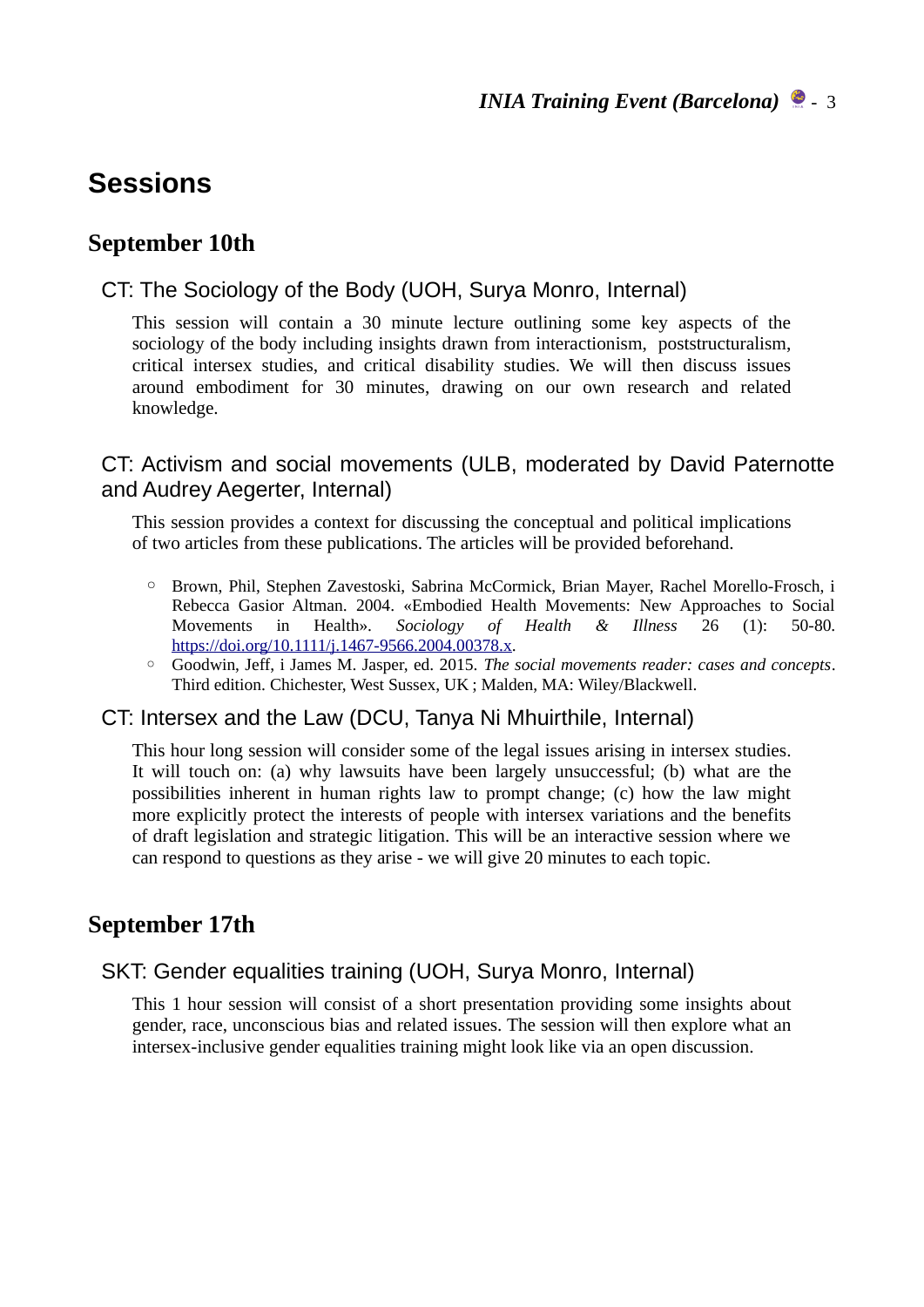SKT: Discursive representations: analysing intersex rights in Spain [Culture and the Media] (UAB, Lucas Platero, Svetlana Solntseva, Marisela Montenegro, Open)

In this session we aim, in the first place, to explain the theoretical and methodological framework to analyse how public problems are represented. Afterwards, we map different constructions of intersex rights, problematizing some of the assumptions embedded in political debates nowadays in Spain. Analysing the main discourses by the stakeholders involved in intersex rights debates, we have found several major discourse representations: gender binary is natural; Intersex is part of the body diversity; and Intersex is linked to trans rights and self-determination, among others.

SKT: Intersex and Variations in Sex Characteristics: New Ethical Recommendations for New Approaches? [Medicine and healthcare] (KZE, Dr. med. Jürg Streuli and Eva De Clercq, Internal)

Even after the (in)famous "Consensus Statement on Management of Intersex Disorders" of 2006, the clinical management and the underlying ethical decision-making in intersex or variations of sex characteristics continues to be a complex and contested issue. During this session we want to reflect on the ethical value of doubt and uncertainty among healthcare professionals who care for intersex persons and their families. The aim is to help unite the various stakeholders (e.g. activists, healthcare professionals, parents, etc.) and to respect different interests and perspectives. The "shared optimum approach", a combination of best interests and shared decision-making, will be presented as a new method to strike a balance between the importance of raising doubts and the need of developing ethical recommendations to guide future medical decisions.

#### **September 24th**

SKT: Intersex activism and advocacy (OII Europe, Dan Ghattas, Internal)

Workshop advances in research (ESRs, Internal – Supervisory board)

Free of each ESRs of about 7/10 minutes. Each ESR gives a short presentation in a free format to highlight some of the key elements of the research. The supervisory board is invited to attend this session.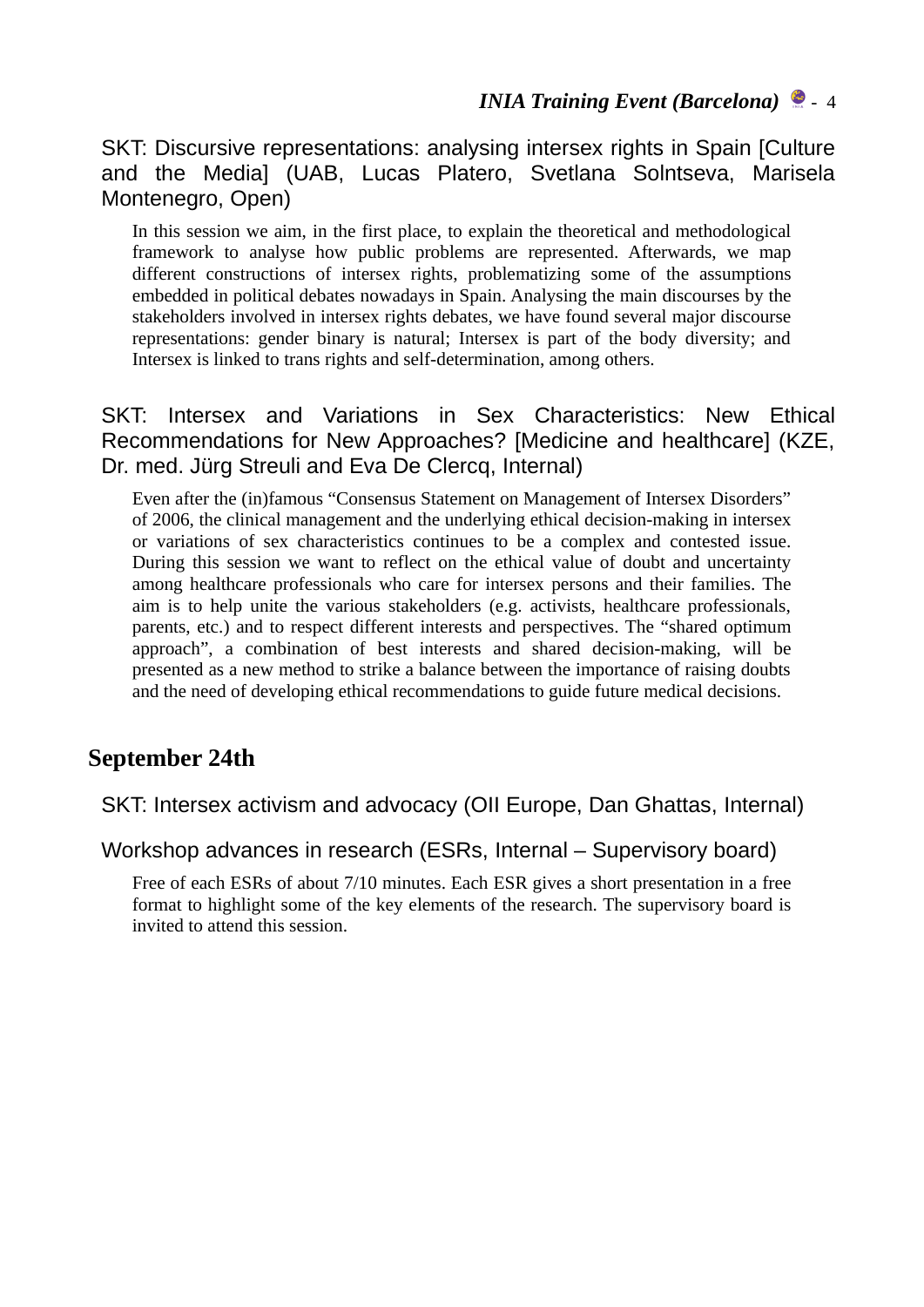# <span id="page-4-0"></span>**Timetable[1](#page-4-1)**

# **Friday, September 10th**

| <b>Session</b> | <b>Time</b>     | <b>Session</b>                          |
|----------------|-----------------|-----------------------------------------|
| $\mathbf{1}$   | $10:00 - 11:00$ | CT: The Sociology of the Body (UOH)     |
| $\overline{2}$ | 11:30 - 12:30   | CT: Activism and social movements (ULB) |
| 3              | $15:00 - 16:00$ | CT: Intersex and the Law (DCU)          |
|                | $16:30 - 17:15$ | Debriefing                              |

## **Friday, September 17th**

<span id="page-4-1"></span>

| <b>Session</b>          | Time            | <b>Session</b>                                                                                                |
|-------------------------|-----------------|---------------------------------------------------------------------------------------------------------------|
| $\overline{\mathbf{4}}$ | $10:00 - 11:00$ | SKT: Discursive representations: analysing intersex rights in Spain<br>(UAB)                                  |
| 5                       | $11:30 - 12:30$ | SKT: Gender equalities training (UOH)                                                                         |
| 6                       | $15:00 - 16:00$ | SKT: Intersex and Variations in Sex Characteristics: New Ethical<br>Recommendations for New Approaches? (KZE) |
|                         | $16:30 - 17:15$ | Debriefing                                                                                                    |